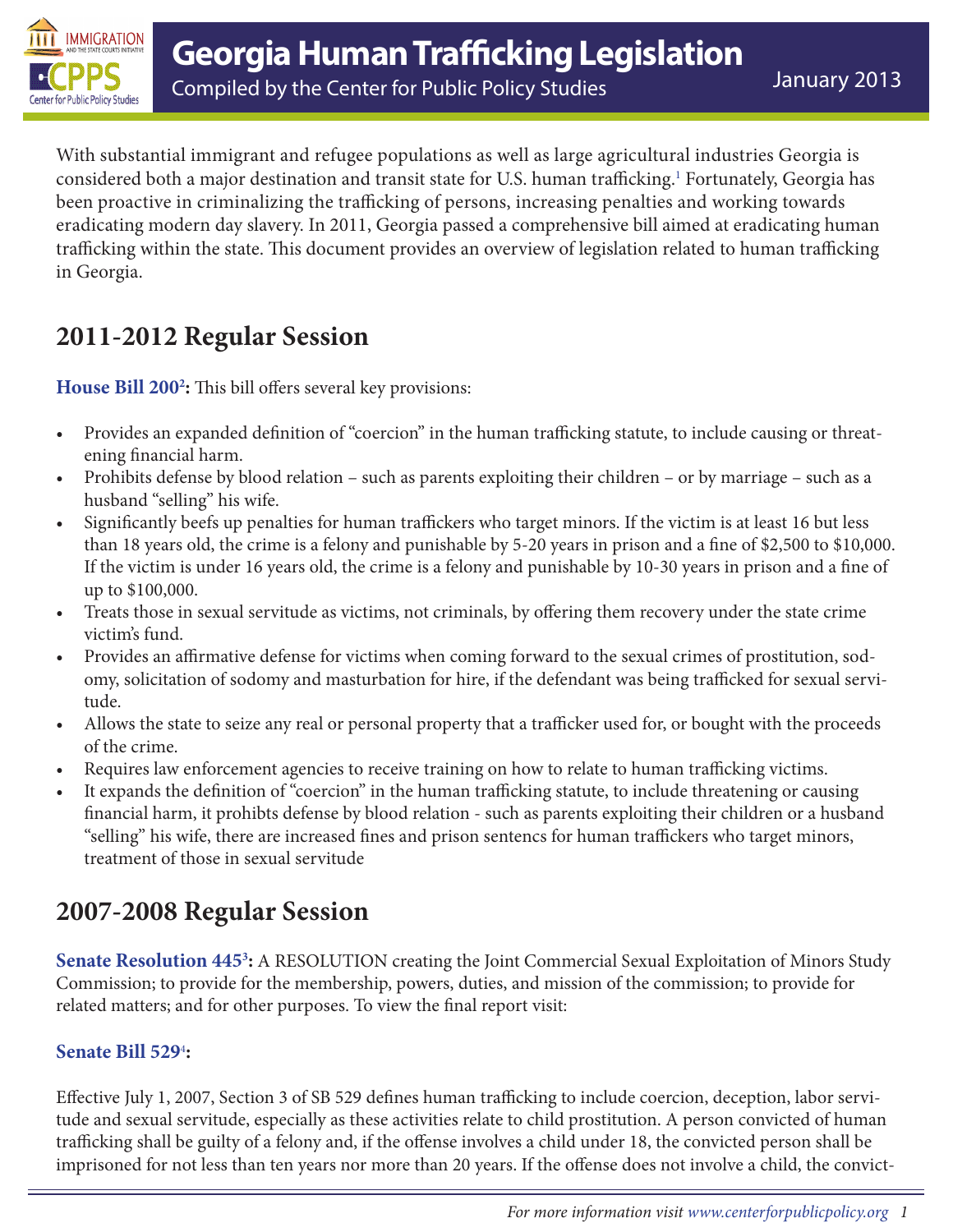

ed person shall be imprisoned for not less than one year nor more than 20 years. A corporation may be charged only if an agent acts within his scope of employment or knows, or should know, the illegal activity that was occurring.

**[Senate Bill 270](http://www.legis.ga.gov/Legislation/en-US/display/20072008/SB/270)[5](#page-3-0) :** A BILL to be entitled an Act to amend Title 49 of the Official Code of Georgia Annotated, relating to social services, so as to provide for the Office of Runaway Children Assistance within the Department of Juvenile Justice; to provide for certain duties and structure; to provide for an alert system for runaway children; to provide for a procedure of sharing material information regarding runaway children; to provide for a process to maintain certain records; to provide for the procedure for the taking and releasing of custody of runaway children; to provide for related matters; to repeal conflicting laws; and for other purposes. To view the full bill visit:

# **Georgia Sexual Offenses Statutes[6](#page-3-0)**

**[16-6-10](http://law.justia.com/codes/georgia/2010/title-16/chapter-6/16-6-10/)**: A person having or exercising control over the use of any place or conveyance which would offer seclusion or shelter for the practice of prostitution commits the offense of keeping a place of prostitution when he knowingly grants or permits the use of such place for the purpose of prostitution.

**[16-6-11](http://law.onecle.com/georgia/16/16-6-11.html):** A person commits the offense of pimping when he or she performs any of the following acts: (1) Offers or agrees to procure a prostitute for another; (2) Offers or agrees to arrange a meeting of persons for the purpose of prostitution; (3) Directs or transports another person to a place when he or she knows or should know that the direction or transportation is for the purpose of prostitution; (4) Receives money or other thing of value from a prostitute, without lawful consideration, knowing it was earned in whole or in part from prostitution; or (5) Aids or abets, counsels, or commands another in the commission of prostitution or aids or assists in prostitution where the proceeds or profits derived therefrom are to be divided on a pro rata basis.

**[16-6-12](http://law.justia.com/codes/georgia/2010/title-16/chapter-6/16-6-12/)**: A person commits the offense of pandering when he or she solicits a person to perform an act of prostitution in his or her own behalf or in behalf of a third person or when he or she knowingly assembles persons at a fixed place for the purpose of being solicited by others to perform an act of prostitution.

**[16-6-13](http://law.onecle.com/georgia/16/16-6-13.html):** (a) Except as otherwise provided in subsection (b) of this Code section, a person convicted of any of the offenses enumerated in Code Sections 16-6-10 through 16-6-12 shall be punished as for a misdemeanor of a high and aggravated nature. A person convicted of the offense enumerated in Code Section 16-6-9 shall be punished as for a misdemeanor. (b) A person convicted of keeping a place of prostitution, pimping, or pandering when such offense involves keeping a place of prostitution for, the pimping for, or the solicitation of a person under the age of 18 years to perform an act of prostitution or the assembly of two or more persons under the age of 18 years at a fixed place for the purpose of being solicited by others to perform an act of prostitution shall be guilty of a felony and shall be punished by imprisonment for a period of not less than five nor more than 20 years and such convicted person shall be fined not less than \$2,500.00 nor more than \$10,000.00. Adjudication of guilt or imposition of a sentence for a conviction of a second or subsequent offense when such offense involves keeping a place of prostitution for, the pimping for, or pandering of a person under the age of 18 years pursuant to this subsection, including a plea of nolo contendere, shall not be suspended, probated, deferred, or withheld.

**[16-6-14](http://law.justia.com/codes/georgia/2010/title-16/chapter-6/16-6-14/):** A person commits the offense of pandering by compulsion when he or she by duress or coercion causes a person to perform an act of prostitution and, upon conviction thereof, shall be punished by imprisonment for not less than one nor more than ten years. (*On July 1, 2011, a new and tougher law went into effect in the state*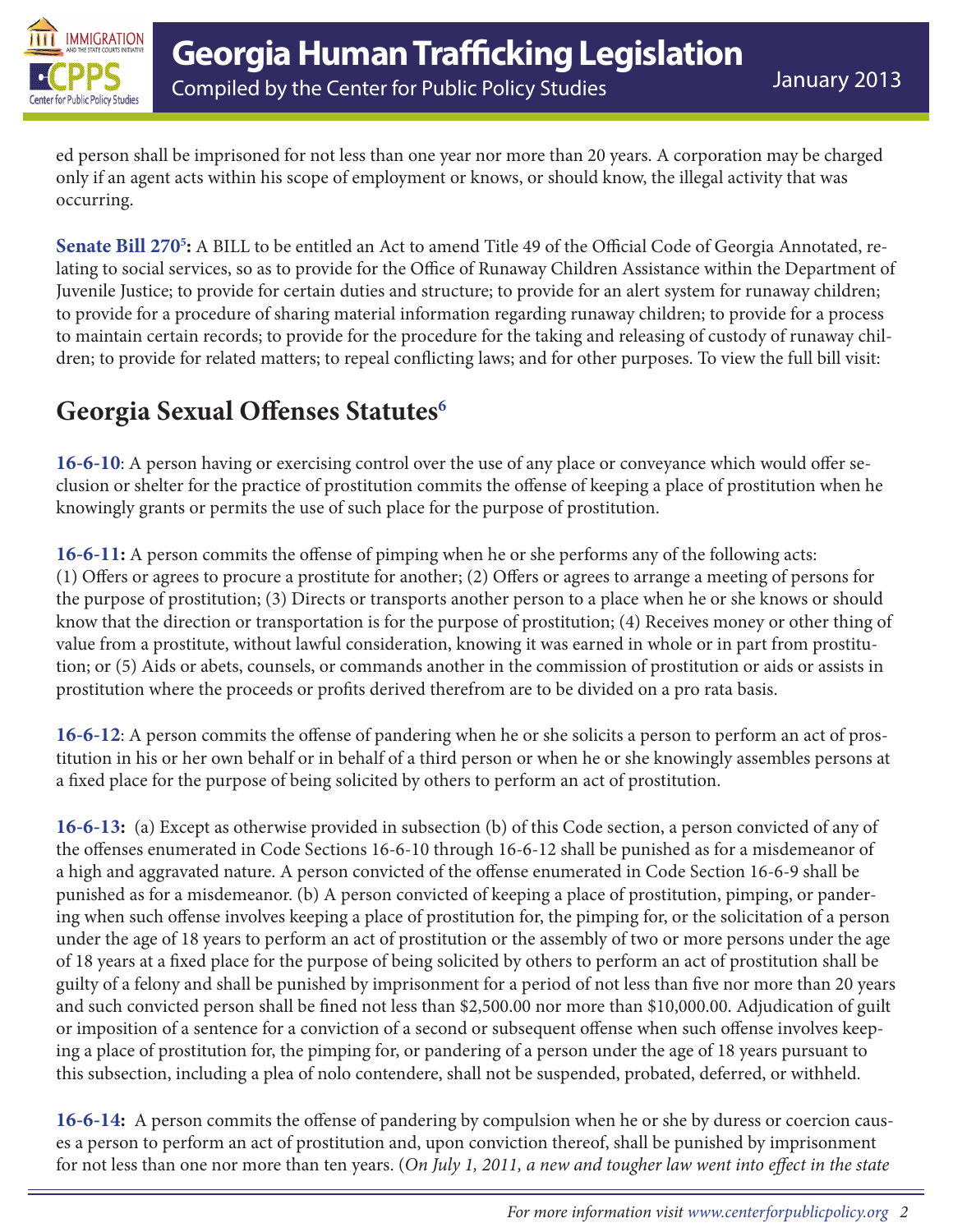

*Georgia. Anyone who has been forced into prostitution as a result of being victimized into sex trafficking, should not and will not be prosecuted.*)

**[16-6-17](http://law.justia.com/codes/georgia/2010/title-16/chapter-6/16-6-17/)**: Giving massages in place used for lewdness, prostitution, assignation, or masturbation for hire (a) It shall be unlawful for any masseur or masseuse to massage any person in any building, structure, or place used for the purpose of lewdness, assignation, prostitution, or masturbation for hire. (b) As used in this Code section, the term: (1) "Masseur" means a male who practices massage or physiotherapy, or both. (2) "Masseuse" means a female who practices massage or physiotherapy, or both. (c) Any person who violates this Code section shall be guilty of a misdemeanor.

### **Georgia Human Trafficking-Related Statutes[7](#page-3-0)**

**[16-5-46](http://law.justia.com/codes/georgia/2010/title-16/chapter-5/article-3/16-5-46/):** Includes the definitions of trafficking of persons for labor or sexual servitude and sentencing minimum and maximums.

**[19-7-5\(b\)\(4\):](http://law.justia.com/codes/georgia/2006/19/19-7-5.html)** 'Sexual exploitation' means conduct by a child's parent or caretaker who allows, permits, encourages, or requires that child to engage in: (A) Prostitution, as defined in Code Section [16-6-9;](http://law.justia.com/codes/georgia/2010/title-16/chapter-6/16-6-9/) or (B) Sexually explicit conduct for the purpose of producing any visual or print medium depicting such conduct as defined in Code Section [16-12-100](http://law.onecle.com/georgia/16/16-12-100.html).

**[35-1-16](http://www.itislaw.com/NLLXML/getcode.asp?datatype=S&statecd=GA&sessionyr=2012&TOCId=16507&userid=PRODSG&cvfilename=&noheader=1&Interface=NLL):** Training law enforcement officers investigating crimes involving trafficking persons for labor or sexual servitude.

**[H.R. 1151](http://www.legis.ga.gov/legislation/en-US/display/20112012/HR/1151):** Resolution develops and defines the responsibilities of the Georgia Human Trafficking Task Force.

**[17-17-6](http://law.onecle.com/georgia/17/17-17-6.html):** Notification to victim of accused's pretrial release and of victims' rights and the availibility of victims' compensation and services.